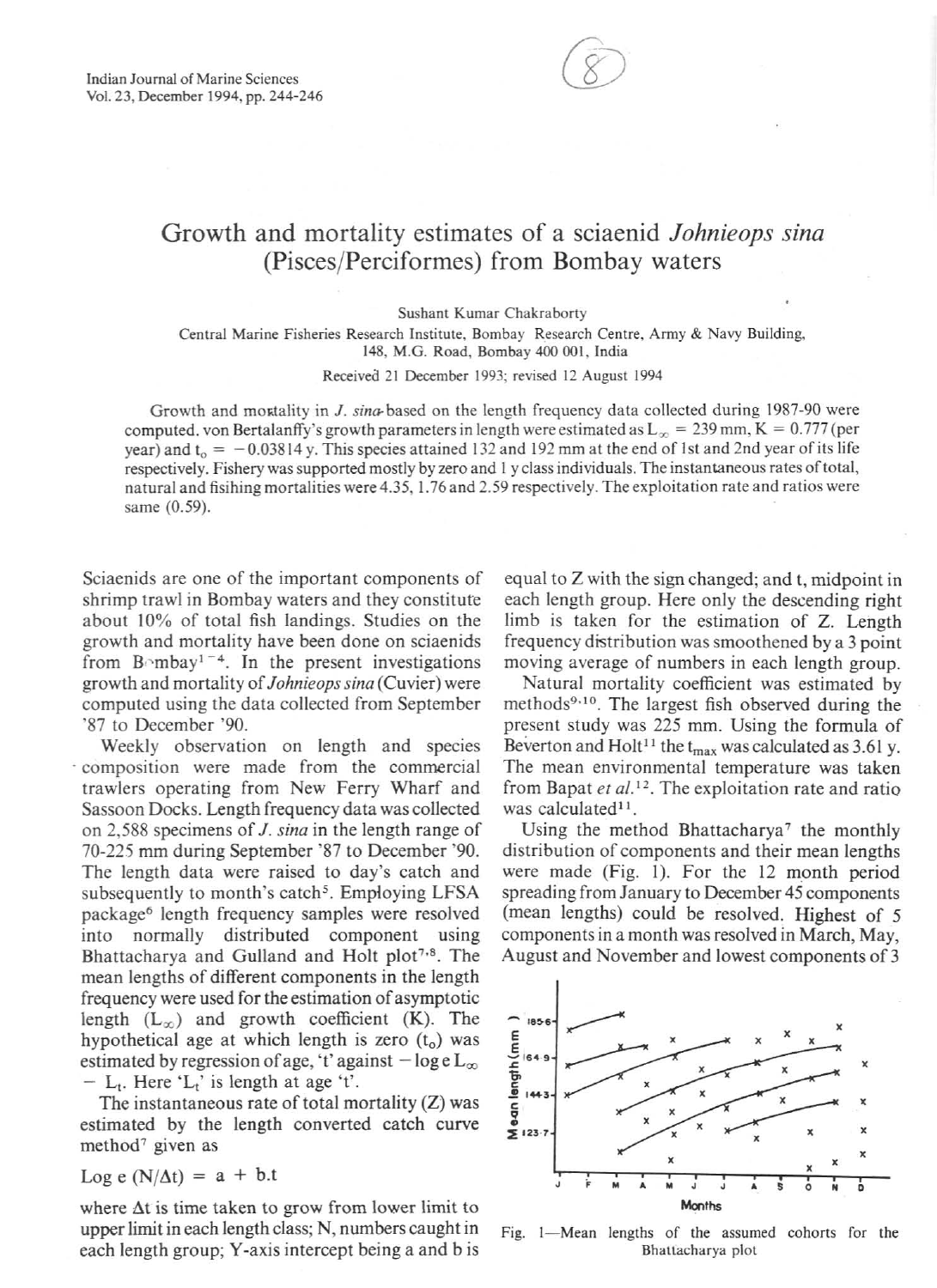were resolved in January, April, June and September. A total of 6 curves were obtained and employing Gulland and Holt's plot<sup>8</sup> (Fig. 2) asymptotic length and growth coefficient were estimated as 239 mm and  $0.777$  on annual basis. The  $t_0$  was as estimated  $-0.0381y$ . The lengths attained by this species at the end of 6, 12, 18 and 24 months were calculated as 82, 132, 166 and.l92 mm. Length growth parameters of J *sina* based on the von Bertalanffy's can be written as

$$
L_t = 239 \left[ 1 - e^{-0.777(t - (-0.03814))} \right]
$$

The instantaneous rate of total mortality coefficient (Z) for the years 1987 to 1990 was 4.53, 4.46,4.73 and 3.68 respectively (average 4.36). The natural mortality coefficient (M) obtained was 1.76 by Cushing's and 1.62 by Pauly's method.

As the asymptotic length of *J sino* is low, the natural mortality rate would be high. Moreover, sciaenids form food of a large number of fish groups. Therefore M of 1.76 obtained by Cushing's method was considered more reasonable and the same taken for further calculations. The fishing mortality coefficient obtained by subtracting M from Z was thus  $F = Z - M = 4.36 - 1.76 = 2.59$ . Both, the exploita-



**Fig. 2--Gulland and Holt's plot for 1.** *sina* 

tion rate  $(U)$  and exploitation rate  $(E)$  were calculated as  $0.59$ .<br>Nair<sup>13</sup>

reported that *Pseudosciaena sina* (= *Johnieops sino)* from Calicut water attains 135 and 165 mm at the end of 1st and 2nd y of its life. The von Bertalanffy's growth parameters have not been estimated by him. Growth rate of *J. sino* estimated from Calicut waters compares well with the 132 and 192 mm estimated forthe same species in Bombay. In Bombay also 0 and I y class groups were the mainstay of fishery as reported from Calicut waters<sup>13</sup>.

Inverse relationship between growth coefficient K and longevity of the fish is well documented. The basic concept behind this being that a slow growing fish with a low K cannot bear high M and if this happens the species would soon be extinct<sup>6</sup>. Growth coefficients of various lesser sciaenids from Indian waters<sup>14</sup> fall in the range of  $0.21$ -1. The growth coefficient of 0.777 for *J. sina* obtained in the present study is within that range. Furthermore, the K of  $J$ *sino* is close to that of *J. carulla* (0.762/y) reported from Madras<sup>15</sup>. The asymptotic length for *J. carutta* from Madras coast is 259 mm which is very close to the  $L_{\infty}$  of, *J. sina* (239 mm) estimated in the present study.

Natural mortality coefficient of 1.76 estimated by Cushing's<sup>10</sup> model is relatively higher than *J. vogleri*, *J. macrorhynus* and *O. cuvieri*<sup>2-4</sup>. But it must be noted that these species grow to relatively larger size (35.4. 31.0 and 39.5 cm respectively) and it is well known the larger the size, less would be predators and consequently lower would be the mortality rates .

In tropical multispecies multigears systems, the estimation of species specific efforts is rather difficult. Because of this the conventional method of estimating M by Z against efforts often gives erromeous results, Thus a number of methods have to

| Table 1—Growth, natural mortality and $M/K$ ratios of some of the sciaenids |        |                                |        |      |       |                                |
|-----------------------------------------------------------------------------|--------|--------------------------------|--------|------|-------|--------------------------------|
| Species/locality                                                            |        | Body Size/ $L_{\infty}$ in cm. | K      | M    | M/K   | Source of information          |
| San Miguel Bay                                                              | $\sim$ |                                |        |      |       |                                |
| D. russelli                                                                 |        | 17.5                           | 0.95   | 2.01 | 2.11. | Ingles and Pauly <sup>14</sup> |
| O. ruber                                                                    |        | 25.5                           | 0.44   | 1.02 | 2.32  | Ingles and Pauly <sup>14</sup> |
| P. macropthalamus                                                           |        | 20.0                           | 0.6    | 1.43 | 2.38  | Ingles and Pauly <sup>14</sup> |
| <b>Bombay Coast</b>                                                         |        |                                |        |      |       |                                |
| J. vogleri                                                                  |        | 35.4                           | 0.5077 | 1.0  | 2.16  | Chakraborty <sup>1</sup>       |
| O. cuvieri                                                                  |        | 39.5                           | 0.5331 | 1.3  | 2.43  | Chakraborty <sup>2</sup>       |
| J. macrorhynus                                                              |        | 31.0                           | 0.5415 | 1.18 | 2.17  | Chakraborty <sup>3</sup>       |
| J.sina                                                                      |        | 23.9                           | 0.5415 | 1.76 | 2.32  | Present study                  |
| Andhra Coast                                                                |        |                                |        |      |       |                                |
| J. carutta                                                                  |        | 33.3                           | 0.44   | 1.0  | 2.27  | Murty <sup>18</sup>            |